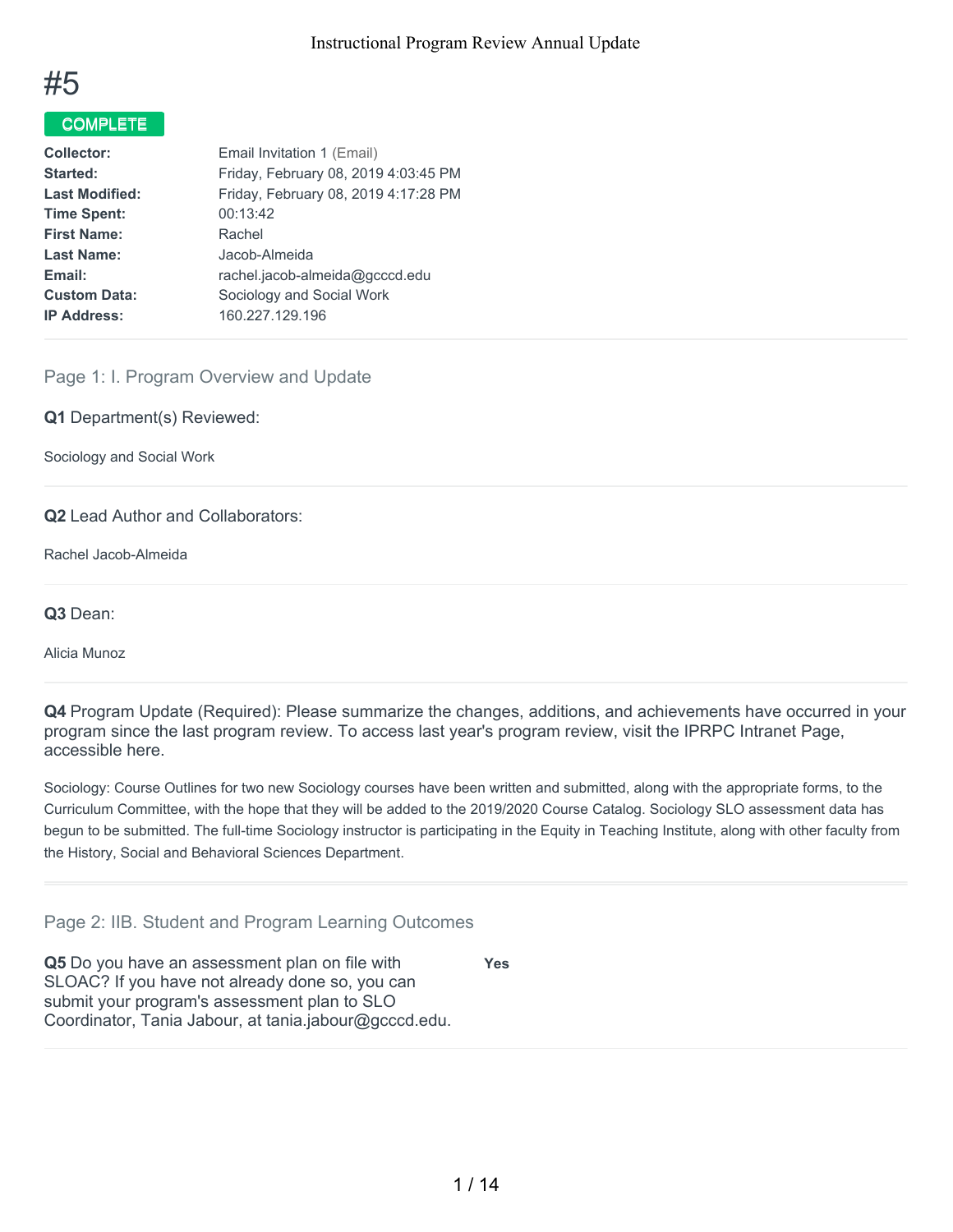**Q6** Please provide an analysis of your student learning outcomes (SLO) findings and what changes, if any, were made as a result.

There is still not much SLO data in trackdat for Sociology. I will be submitting more SLO results over the course of this SP19 semester.

| Q7 Review your PLOs. Are the listed PLOs an accurate<br>reflection of the program's current learning objectives? | <b>No</b> |
|------------------------------------------------------------------------------------------------------------------|-----------|
| <b>Q8</b> Are the PLOs mapped onto the course SLOs?                                                              | <b>No</b> |

**Q9** Discuss your assessment plan for the PLOs.

I need to meet with the SLO Coordinator during Spring 2019 to receive assistance on this.

#### Page 3: IIB. Student Achievement

#### **Q10** How has the program's success rate changed over the past year?

From FA13 to FA14, the success rate for the Sociology program increased from 71% in FA13 to 79%, but then fell to 66% by FA16. As of FA17 and SP18, the success rate has increased again, which is a positive sign. As of SP18, the success rate for the program overall was 72%.

The success rate for Social Work has remained pretty consistent, hovering between high 70% to high 80%. The success rate went up to the low 90s in SP16 (90%), FA16 (93%), SP17 (94%) down to 80% in FA17 and 79% in SP18.

**Q11** The College has set a 2024 goal of reaching a 77% course success rate (students passing with a grade of A, B, C, or P out of those enrolled at census) for the College as a whole. Consider how your will program help the College reach its long-term goal of increasing the course success rate to 77%. This is intended to provide a goal for improvement only; programs will not be penalized for not meeting the goal. What is your program's one-year goal for success rate across all courses in the program?

#### **SOCIOLOGY**

Our success rate has started to increase again as of FA17 (71%) and continued to increase into SP18 (72%). This is a positive indication that we can continue to increase the success rate of our students. Further, the fact that our success rate is currently in the low 70% suggests that we are somewhat close to the overall College goal. Ideally we will see at least a 1% increase from SP18 into SP19. Therefore, by Fall, 2019, we would like to see our success rate at 73%.

SOCIAL WORK

Social Work's success rate is already above 77%. The goal for 2019/2020 is to at least keep the success rate at its current level. FOR BOTH SOCIOLOGY AND SOCIAL WORK:

Currently, I (the full-time Sociology faculty) am participating in the Equity in Teaching Institute. This is a multi-semester institute that focuses on closing equity gaps. I plan to use what I learn from the institute to develop strategies to close equity gaps in my classes. I also plan to share what I learn with the other sociology and social work instructors, so they too can incorporate new strategies into their classes. If successful, this would increase success rates for the program. Also, as part of the SLO assessment process, sociology and social work instructors reflect on student success of the previous semester during professional development week for every semester. Part of this discussion includes strategies to increase student success.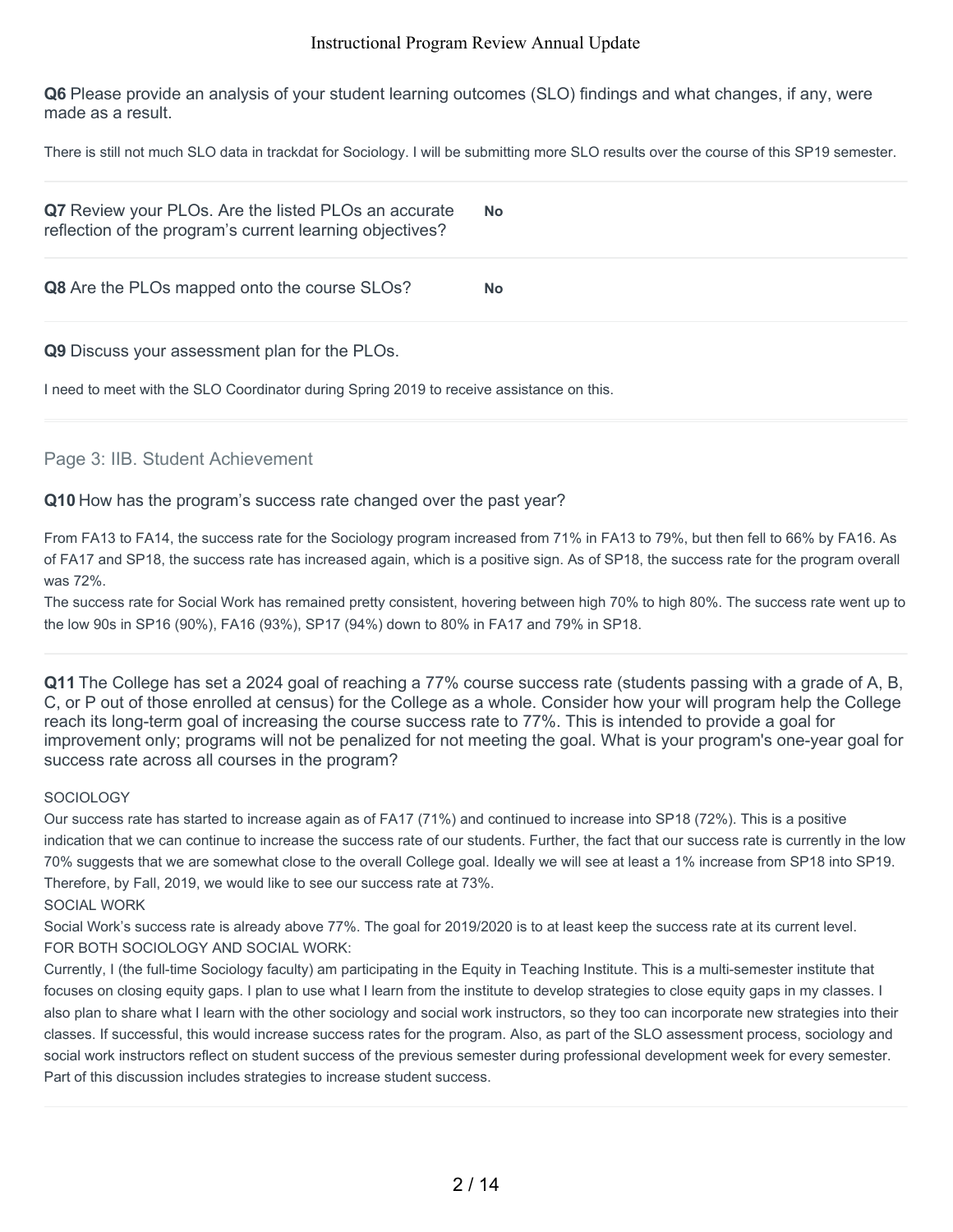**Q12** Which specific groups (by gender and ethnicity) have success rates lower than that of the program overall?

#### SOCIOLOGY:

The program success rate was 71% in FA17 and 72% in SP18. One interesting pattern is the difference in success rates between Fall and Spring semesters, for each category of students. I will address that variation as it relates to each student category that has or has had lower success rates compared to that of the program overall.

There is no equity gap among male students or among female students. Overall both male and female students are at or above this success rate (among males it is 72%, among females it is 73%).

Among African American students, the success rates are quite low during Fall semesters. As of Fall 2017, the success rate among African American students was 58%. However, success rates for this category of students tends to be higher during Spring semesters, and in fact increased substantially into Spring 2018, during which it was 79%. We will pay close attention to see whether and how this success rate changes in coming semesters.

The enrollment of Asian students in the Sociology program tends to be quite low (between 3-10 students). Asian students had 60% success rate, among only 5 students enrolled, in FA17 and 75% success rate, among 4 enrolled in SP18.

The success rate among Hispanic/Latinx students remained below the program success rate from FA2013 to FA16, but was higher than the program success rate in FA17 (74% compared to the program's success rate of 71%). However, in SP18, the success rate fell below the program's success rate (65% compared to the program's success rate of 72%)

The enrollment of Pacific Islanders in the Sociology program has been very low (between a high of 4 in SP16 and a low of 2 in both FA17 and SP18). Out of an enrollment of two, the success rate was 50% in both FA17 and SP18, which means that one student passed and one student did not.

Finally, white non-Hispanic students tend to perform overall above the program's success rate. The only semester during which they did not perform above the program's success rate was in FA17, during which they had a 69% success rate, which was below the program's 71% success rate.

#### SOCIAL WORK:

In general, all categories of students have the same or higher success rates than the program's success rates. Some areas of concern include male students in SP18, during which time their success rate fell to 50% (from 100% in SP17 and 86% in FA17).

African American students' success rate has varied over the last 5 years. In Spring semesters (SP14 to SP18), their success rates were have tended to be above the program's success rates; however, during Fall semesters (FA13 to FA17) the success rates have tended to be below the program's success rate. Success rates for African Americans during Fall semesters have been 43% (compared to the program's 88%) in FA13, 50% (compared to the program's 89% in FA15), 71% (compared to the program's 93%) in FA16, and 43% (compared to the program's 80%) in FA17. SW instructors should examine what factors occur specifically during Fall semesters that lower African American students' success rates.

Until the most recent year, Hispanic/Latinx students' success rate tended to be above the program's success rates. However, in FA17 and SP18, their success rates fell below the program's success rates: 75% (compared to the program's 80%) in FA17 and 57% (compared to the program's 79%) in SP19. This is an area that should be monitored.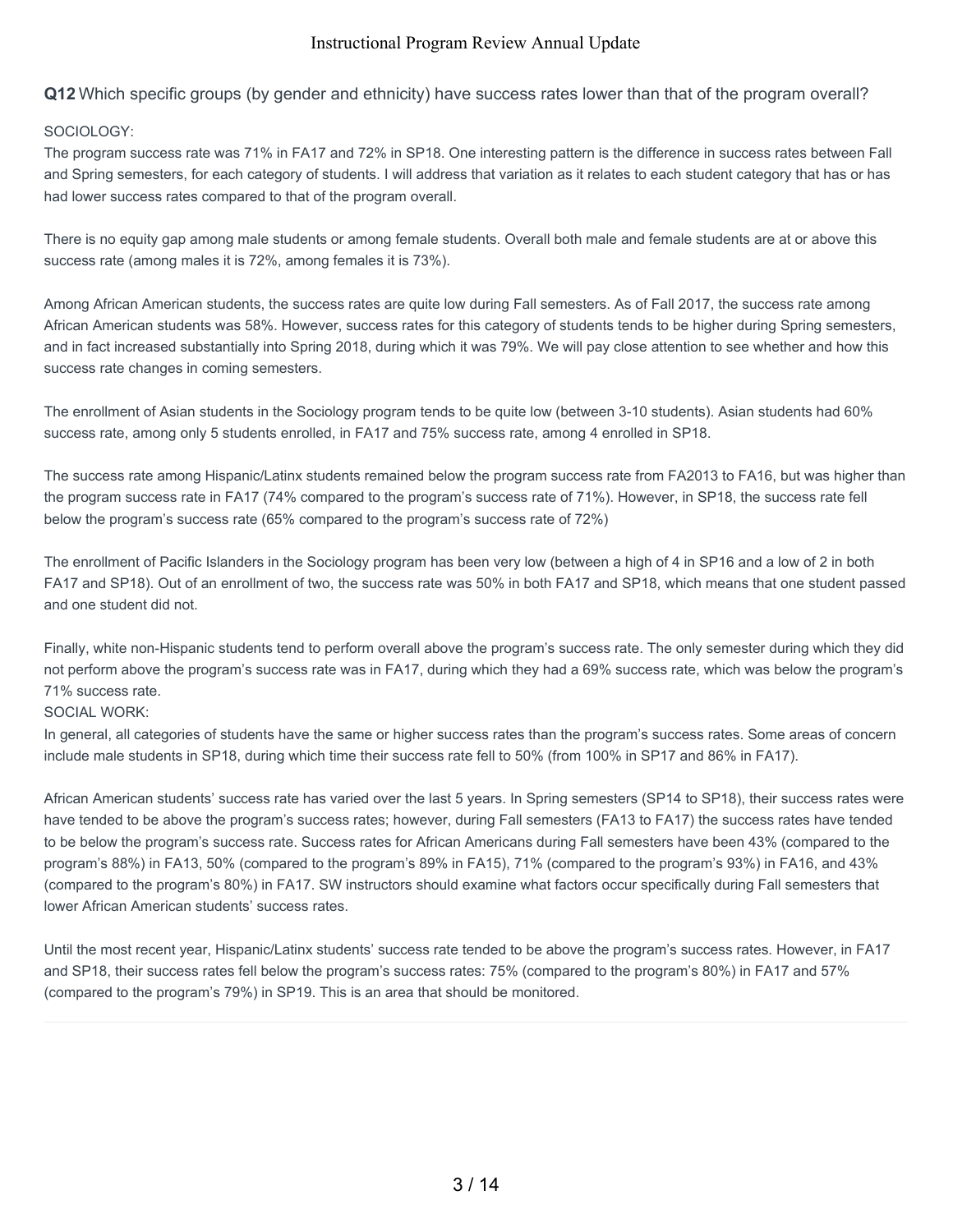#### **Q13** What program (or institutional) factors may be contributing to these lower rates of success for these groups of students?

SOCIOLOGY: All sociology instructors would likely benefit from more information on equity-informed strategies. I have had equity trainings and, as indicated above, am currently participating in the Equity in Teaching Institute. I am not sure how much direct training the part-time instructors have had, although I know they are committed to closing equity gaps. I believe that they would be willing to receive and use whatever information I can share with them.

Equity training is not enough, however. We also have to be very attentive to our students, and communicate early with students who are slipping in their grades. For example, we need to find ways to assess early in the semester whether students are completing and comprehending the reading assignments.

Finally, one part time instructor commented recently that she did not believe all students who needed DSPS services were actually receiving them. I too have had students who did not seem to have the reading or writing skills necessary for a Sociology, or any college, course. I and the other instructor have suggested going to DSPS to receive services, but there seems to be a reluctance on the part of students. Based on my conversations with a few such students, I get the impression that the students unfortunately feel ashamed to need DSPS. I have tried to communicate to such students that there is no shame in needing DSPS, although I understand that there culturally there is a stigma attached to the services. Perhaps the college or DSPS can develop a plan to decrease that stigma and to find ways to identify and provide services to more students who need DSPS.

SOCIAL WORK: Instructors would benefit from identifying what factors impact African Americans' students success rates in the fall semesters. They should also identify what factors may have contributed to the lowering success rates of Hispanic/Latinx students during the last two semesters (FA17 and SP18).

**Q14** What specific steps will the program take to address these equity gaps in the 2019/20 academic year?

As indicated in previous sections, the full-time instructor is taking part in the Equity in Teaching Institute here at Cuyamaca College. I will be sharing whatever helpful information I gain with the other instructors before the Fall 2019 semester, when we meet to discuss SLO assessments.

**Q15** How do these activities align with the goals set forth in your last comprehensive program review?

Ideally they will close equity gaps.

| <b>Q16</b> OPTIONAL: If you would like to attach any charts or<br>additional documentation (aside from the program review<br>report prepared by the IESE Office), please upload it<br>using the button below. You can upload PDF, Word, and<br>image files. | Respondent skipped this question |
|-------------------------------------------------------------------------------------------------------------------------------------------------------------------------------------------------------------------------------------------------------------|----------------------------------|
| Page 4: Distance Education                                                                                                                                                                                                                                  |                                  |
| Q17 Does your program offer any courses via distance<br>education (online)?                                                                                                                                                                                 | <b>Yes</b>                       |
| Page 5: Distance Education Course Success                                                                                                                                                                                                                   |                                  |
| Q18 Are there differences in success rates for distance<br>education (online) versus in-person sections?                                                                                                                                                    | <b>No</b>                        |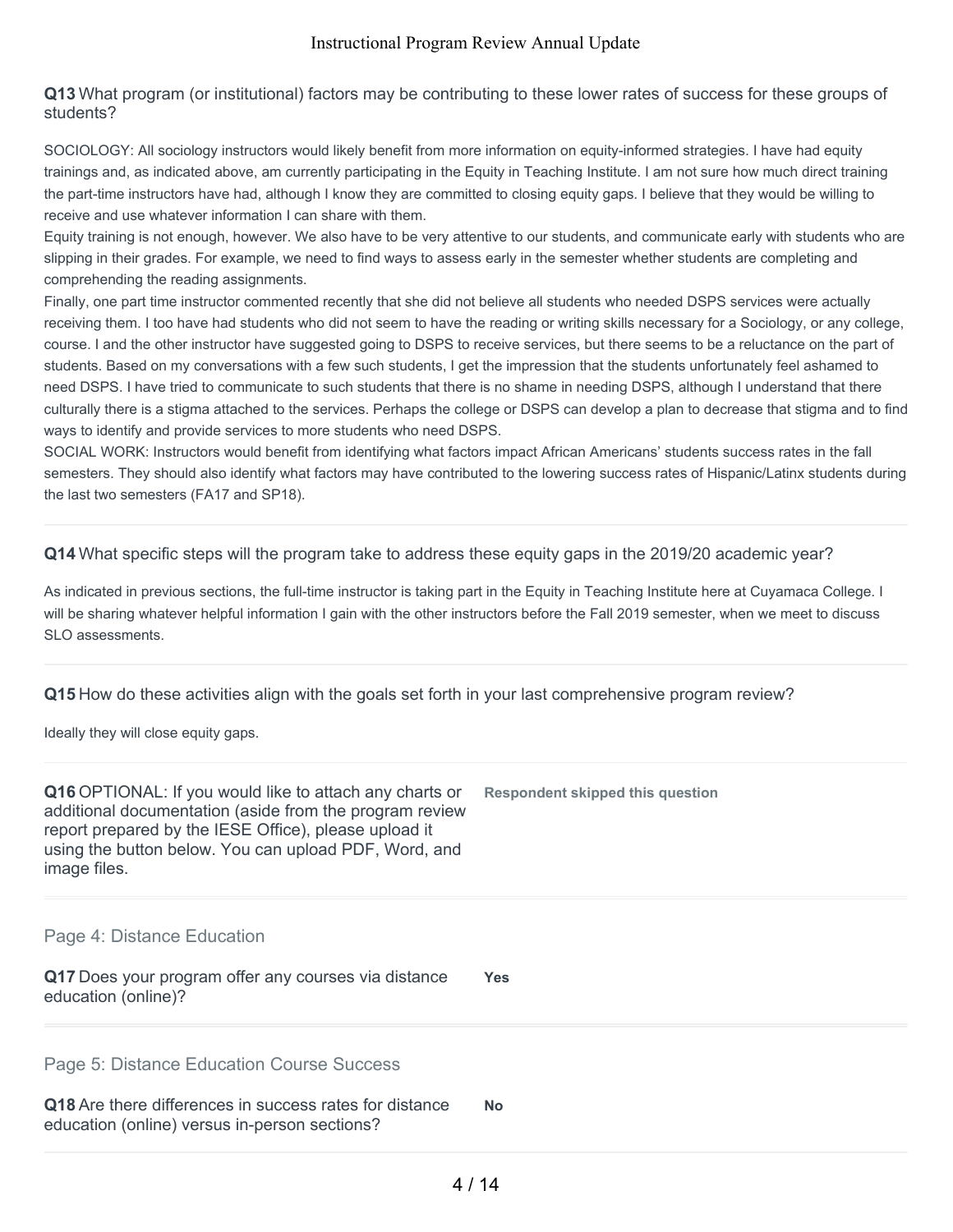| Q19 If there are differences in success rates for distance<br>education (online) versus in person sections, what will<br>the program do to address these disparities?                                                           | <b>Respondent skipped this question</b>            |
|---------------------------------------------------------------------------------------------------------------------------------------------------------------------------------------------------------------------------------|----------------------------------------------------|
| Page 6: IV. Previous Goals: Update (If Applicable)<br>Q20 Would you like to provide an update for your<br>previous program review goal(s)?                                                                                      | Yes                                                |
| Page 7: Previous Goal 1<br><b>Q21</b> Previous Goal 1:<br>SOCIOLOGY: Two new courses will be established—one focusing on sociology of race and ethnic relations and the other focusing on<br>sociology of gender and sexuality. |                                                    |
| <b>Q22</b> Link to College Strategic Goal(s):                                                                                                                                                                                   | <b>Student Validation and</b><br><b>Engagement</b> |

**Q23** Goal Status **In Progress**

## **Q24** How was the goal evaluated? If the goal is "in progress," how will it be evaluated?

We hope these two classes will be approved in time to appear in the 2019/2020 Catalog and be offered at least one time during the 2019-2020 Academic Year.

## **Q25** Please provide the rationale for this goal:

Cuyamaca College currently only offers three Sociology courses (SOC-120, SOC-125 and SOC-130). Students in SOC-120 (Introductory Sociology) often express a desire to gain more in depth knowledge about topics that we can only introduce in a survey course. Specifically, students express interest in learning more about sociological perspectives on sex, gender and sexuality and on race and ethnic relations. Because Cuyamaca does not as of now offer these courses, such students end up having to take them at Grossmont College. In the interest of serving our students' needs here on campus, and in increasing student enrollment in Sociology classes, we are going to add these two courses.

**Q26** Please provide the goal action steps for the year (previously "Activities"):

Cuyamaca Course Outlines for SOC-114: Introduction to the Sociology of Minority Group Relations and SOC-140: Sex and Gender Across Cultures have been written. This month (February, 2019), they along with the appropriate forms were submitted to the Curriculum Committee. We hope to have them be a part of the March Governing Board docket so that they can appear in the 2019/2020 Catalog.

|  | Q27 Do you have another goal to update? | <b>Yes</b> |
|--|-----------------------------------------|------------|
|--|-----------------------------------------|------------|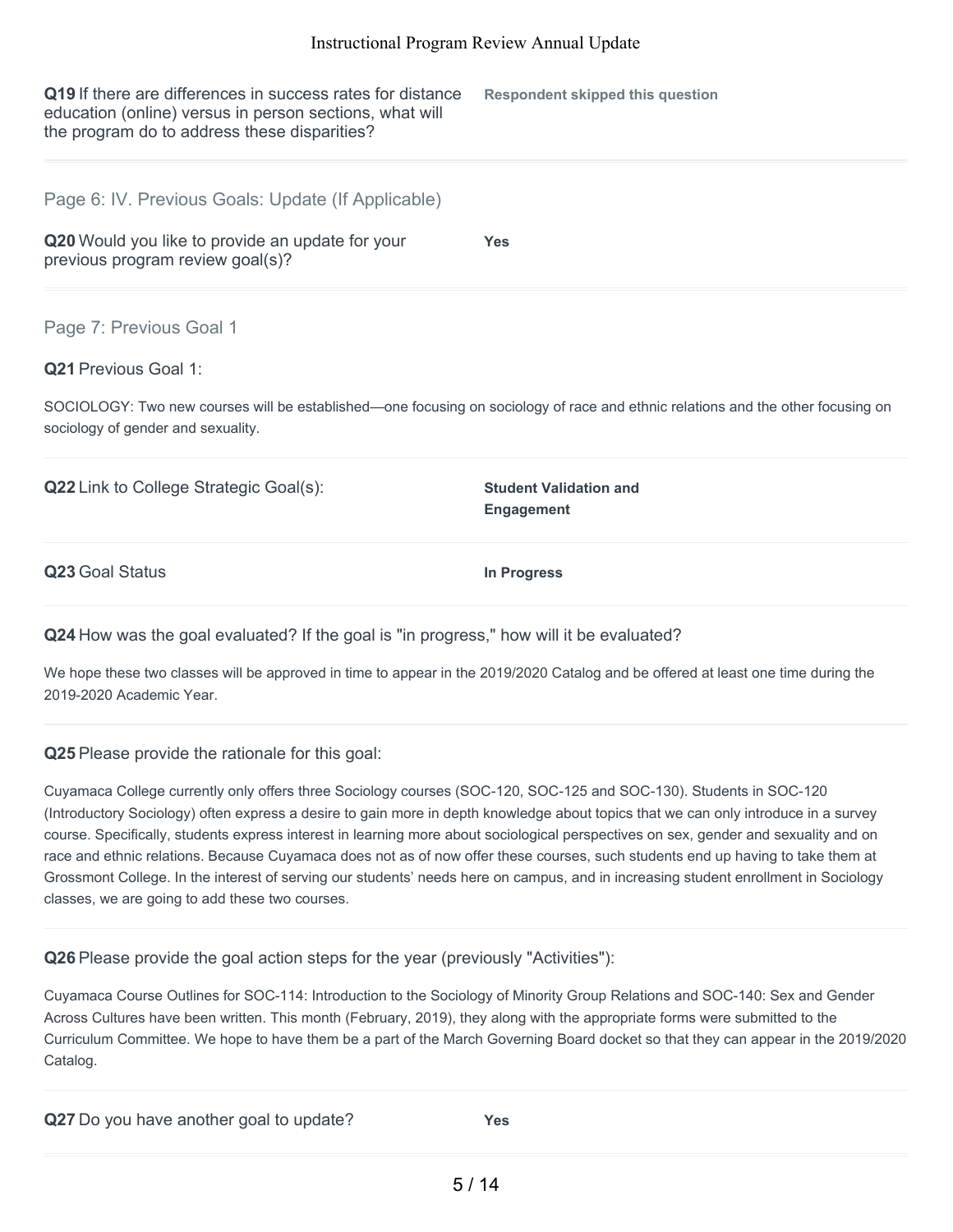Page 8: Previous Goal 2

**Q28** Previous Goal 2:

SOCIOLOGY: SLO assessment results & reflection dialogue will be updated from at least Fall 2014 until now. Also, the faculty-lead for sociology will be regularly inputting the SLO assessment results and dialogue every semester. SOCIAL WORK:: To regularly conduct SLOs and reflect on them. This has now been institutionalized as reflected in section I above

| <b>Q29</b> Link to College Strategic Goal(s): | <b>Respondent skipped this question</b> |  |
|-----------------------------------------------|-----------------------------------------|--|
| Q30 Goal Status                               | In Progress                             |  |
|                                               |                                         |  |

**Q31** How was the goal evaluated? If the goal is "in progress," how will it be evaluated?

SLO Assessment results for Sociology and Social Work will be up to date by Fall 2019.

**Q32** Please provide the rationale for this goal:

SLO Assessment data must be updated by the time of the ACCJC site visit next Fall (2019)

| Q33 Please provide the goal action steps for the year (previously "Activities"): |  |  |
|----------------------------------------------------------------------------------|--|--|
|----------------------------------------------------------------------------------|--|--|

The full-time sociology instructor has submitted SLO assessment results for some of the past semesters. She has also submitted her SLO assessment plan. She still has to check which semesters are missing SLO assessment result data and submit those.

|  | Q34 Do you have another goal to update? | <b>Yes</b> |
|--|-----------------------------------------|------------|
|  |                                         |            |

## Page 9: Previous Goal 3

**Q35** Previous Goal 3:

Have conducted and analyzed results from focus groups about student interest in sociology courses, with an emphasis on students from particular demographic groups (e.g., male students, African American students)

| Q36 Link to College Strategic Goal(s): | <b>Respondent skipped this question</b>                                                                                                                                                                                                       |
|----------------------------------------|-----------------------------------------------------------------------------------------------------------------------------------------------------------------------------------------------------------------------------------------------|
| Q37 Goal Status                        | Deleted - Please explain below::<br>Upon reflecting on success rates over recent semesters, as<br>well as learning other strategies to improve success rates,<br>focus groups do not seem to be the best strategy to<br>decrease equity gaps. |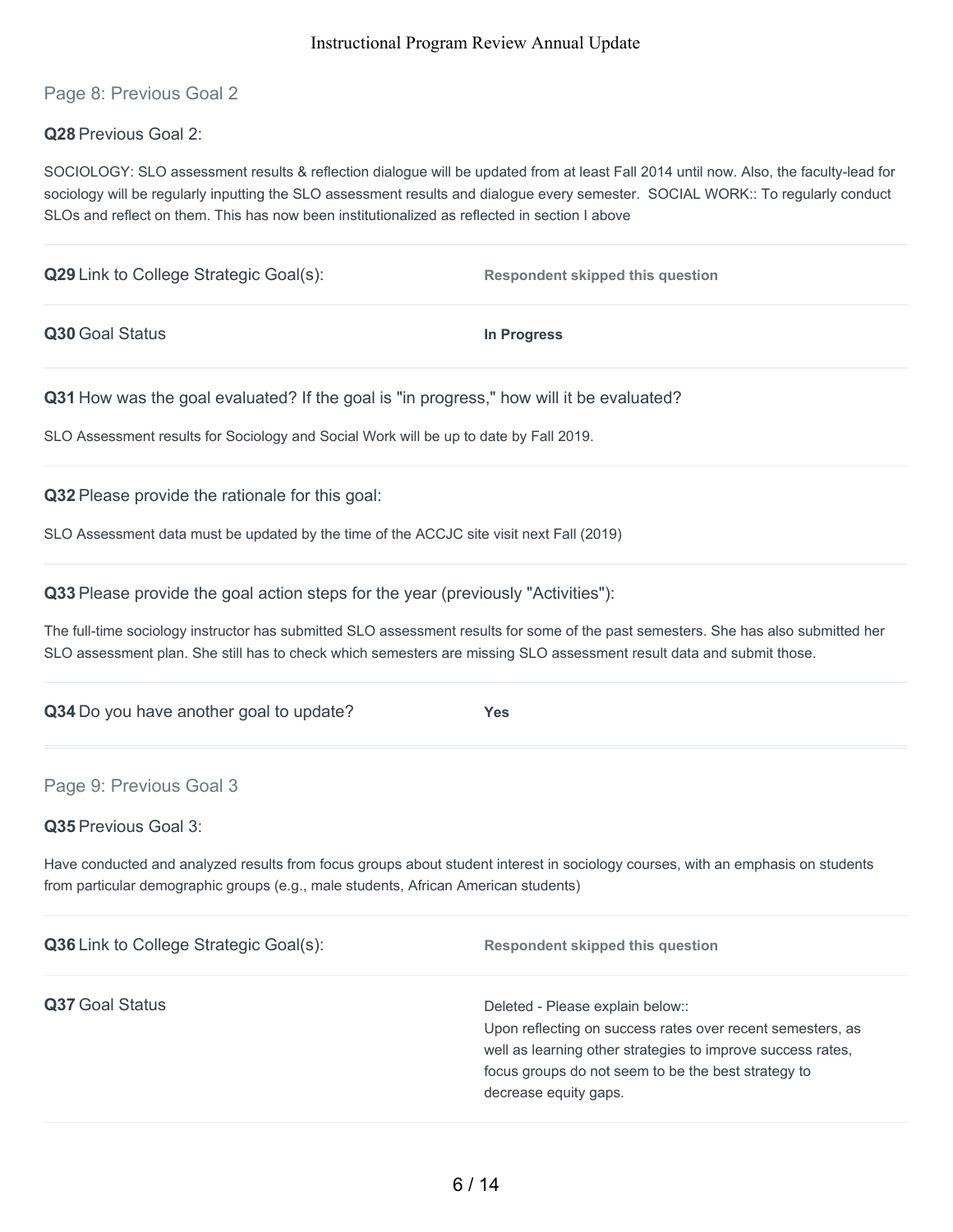| Q38 How was the goal evaluated? If the goal is "in<br>progress," how will it be evaluated?                                                                       | <b>Respondent skipped this question</b>                                                                                         |  |
|------------------------------------------------------------------------------------------------------------------------------------------------------------------|---------------------------------------------------------------------------------------------------------------------------------|--|
| Q39 Please provide the rationale for this goal:                                                                                                                  | <b>Respondent skipped this question</b>                                                                                         |  |
| Q40 Please provide the goal action steps for the year<br>(previously "Activities"):                                                                              | <b>Respondent skipped this question</b>                                                                                         |  |
| Q41 Do you have another goal to update?                                                                                                                          | <b>Yes</b>                                                                                                                      |  |
| Page 10: Previous Goal 4<br><b>Q42 Previous Goal 4:</b>                                                                                                          |                                                                                                                                 |  |
| An established Educational Plan—Degree roadmap for sociology majors will be finalized.                                                                           |                                                                                                                                 |  |
| <b>Q43</b> Link to College Strategic Goal(s):                                                                                                                    | <b>Guided Student</b><br><b>Pathways</b>                                                                                        |  |
| <b>Q44 Goal Status</b>                                                                                                                                           | <b>Completed</b>                                                                                                                |  |
| Q45 How was the goal evaluated? If the goal is "in progress," how will it be evaluated?<br>Maps will be available to students in FA19                            |                                                                                                                                 |  |
| Q46 Please provide the rationale for this goal:<br>This will clarify for students which classes to take and when in order to graduate with an AA-T in Sociology. |                                                                                                                                 |  |
| <b>Q47</b> Please provide the goal action steps for the year (previously "Activities"):<br>recent ILAT meeting, on Monday, February 4, 2019                      | These were finalized and submitted to Tammi Marshall, who heads the pathways mapping review and approval workgroup, at the most |  |

Page 11: V. New Goals (If Applicable)

**Q48** Would you like to propose any new goal(s)? **Yes**

Page 12: New Goal 1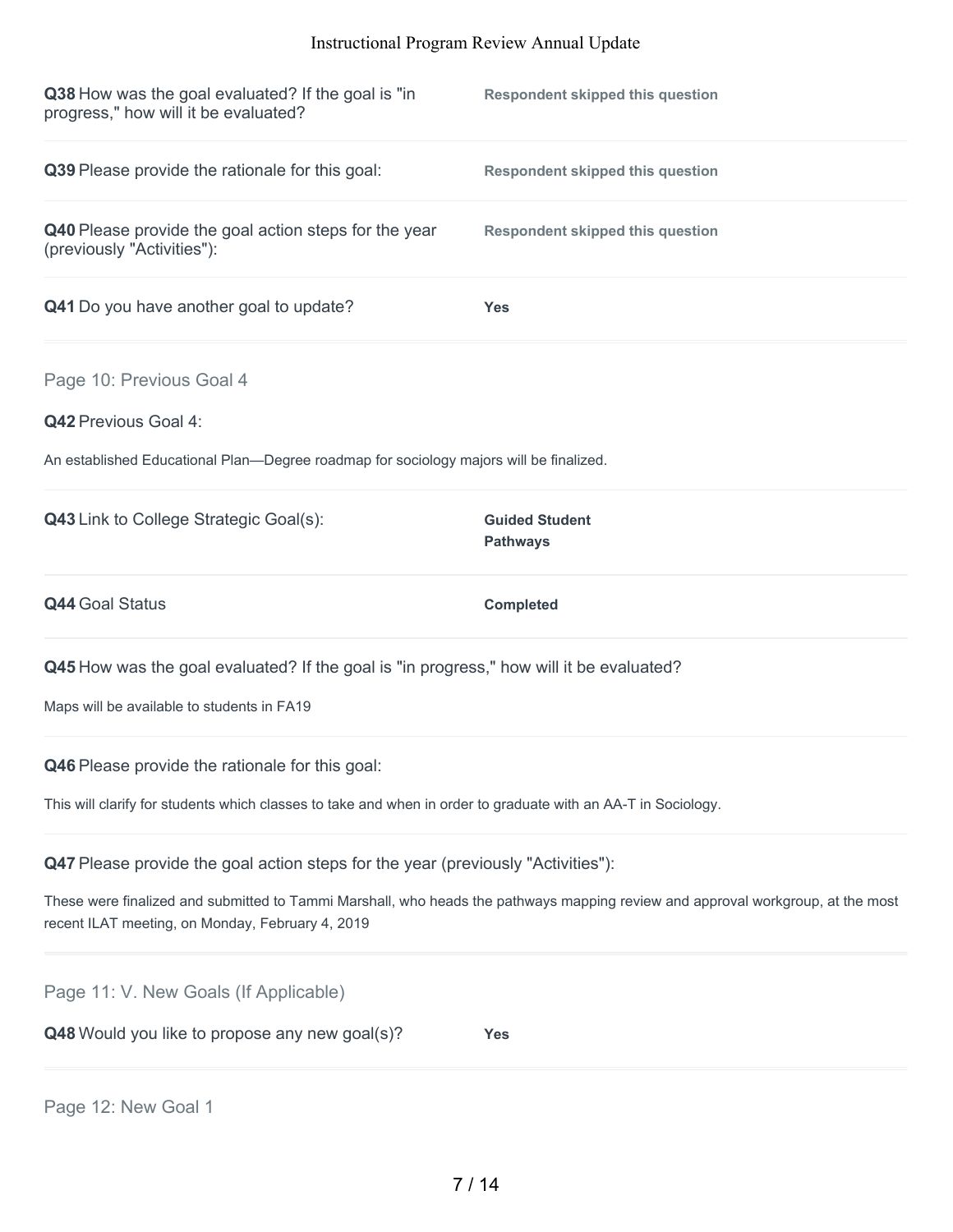#### **Q49** New Goal 1:

SOCIAL WORK: By FA21 Social Work should be have a full-time instructor, possibly who also teaches Sociology.

|  |  |  |  | Q50 Link to College Strategic Goal(s): |  |
|--|--|--|--|----------------------------------------|--|
|--|--|--|--|----------------------------------------|--|

**Student Validation and Engagement**

#### **Q51** Please provide the rationale for this goal:

Currently there are no Full-time faculty in Social Work. There are 2 adjunct instructors who teach three SW work courses. On average, the SW courses tend to have high enrollment, filling at an average of 80%. As of February 1, 2019, one SW-110 class was at 88%, with 35 students, and one SW-120 was at 94%, with 47 students. The other SW-110 class is at 42%, with 21 students. This is a night class, which may be the reason it is filled at a lower rate than the other two SW classes.

Students succeed in the Social Work program at relatively high rates. For example, college-wide success rates have been around the mid 70s in recent semesters, while the Social Work program has had success rates around 85-90%. Consider the following comparisons: SP18 SW 79% compared to college-wide 72%; SW 80% compared to college-wide 75% in FA17; SW 94% compared to college-wide 73% in SP17, and SW 93% compared to college-wide 77% in FA16.

Further, there are very few equity gaps among categories of students in the SW program. In general, African American, and Hispanic/Latinx students tend to perform at or above the Social Work program success rates, and perform better than their success rates college-wide. College-wide, African Americans tend to have a success rate at the low to mid 60%; in the SW program, their success rates average about mid 70% over all semesters (e.g., 80% in SP18, 43% in FA17, 100% in SP17, 71% in FA16, 100% in SP16 and 83% in SP15). College-wide, Hispanic/Latinx students tend to have success rates in the high 60%, whereas in the SW program, their success rates average around 80% over all semesters. A full-time instructor could focus on areas of potential equity gaps and ensure that they continue to remain narrow and/or disappear.

The Social Work major and classes are quite popular among Cuyamaca students. A more developed program has the potential to bring in even more students to Cuyamaca College. This is especially likely not only because the field is already popular among Cuyamaca students, but also because there is only one full-time Social Work instructor in all of San Diego.

## **Q52** Please provide the goal action steps for the year (previously "Activities"):

Submit a in SP20 a Faculty Position Request Form for Social Work, with all relevant data.

#### **Q53** How will the goal be evaluated?

A full-time Social Work instructor is hired by FA21

**Q54** Do you have another new goal?

Page 13: New Goal 2

**Q55** New Goal 2: **Respondent skipped this question**

**Q56** Link to College Strategic Goal(s): **Respondent skipped this question**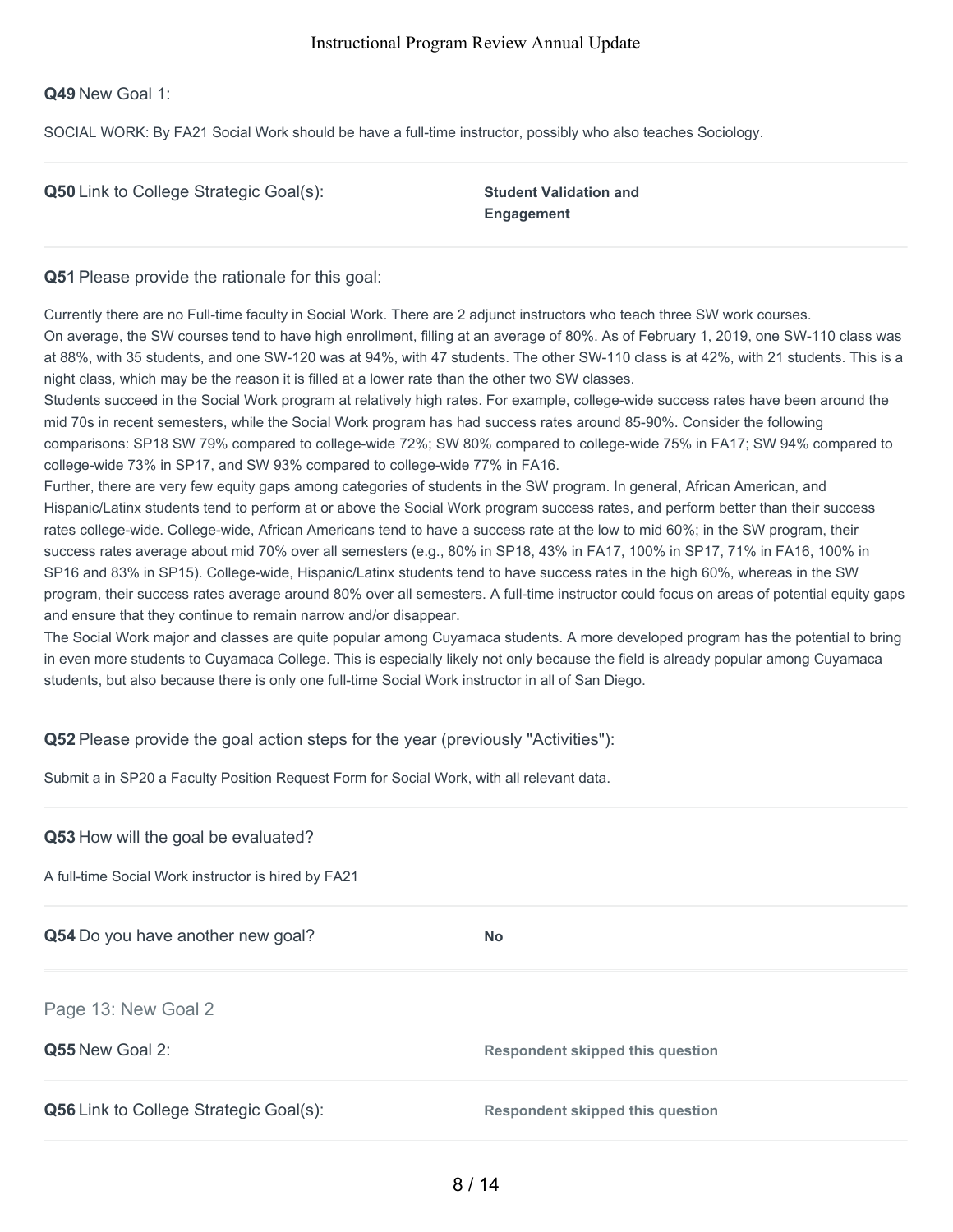| Q57 Please provide the rationale for this goal:                                     | <b>Respondent skipped this question</b> |
|-------------------------------------------------------------------------------------|-----------------------------------------|
| Q58 Please provide the goal action steps for the year<br>(previously "Activities"): | <b>Respondent skipped this question</b> |
| Q59 How will the goal be evaluated?                                                 | <b>Respondent skipped this question</b> |
| Q60 Do you have another new goal?                                                   | <b>Respondent skipped this question</b> |
| Page 14: New Goal 3                                                                 |                                         |
| Q61 New Goal 3:                                                                     | <b>Respondent skipped this question</b> |
| <b>Q62</b> Link to College Strategic Goal(s):                                       | <b>Respondent skipped this question</b> |
| Q63 Please provide the rationale for this goal:                                     | <b>Respondent skipped this question</b> |
| Q64 Please provide the goal action steps for the year<br>(previously "Activities"): | <b>Respondent skipped this question</b> |
| Q65 How will the goal be evaluated?                                                 | <b>Respondent skipped this question</b> |
| Q66 Do you have another new goal?                                                   | <b>Respondent skipped this question</b> |
| Page 15: New Goal 4                                                                 |                                         |
| Q67 New Goal 4:                                                                     | <b>Respondent skipped this question</b> |
| Q68 Link to College Strategic Goal(s):                                              | <b>Respondent skipped this question</b> |
| Q69 Please provide the rationale for this goal:                                     | <b>Respondent skipped this question</b> |
| Q70 Please provide the goal action steps for the year<br>(previously "Activities"): | <b>Respondent skipped this question</b> |
| Q71 How will the goal be evaluated?                                                 | <b>Respondent skipped this question</b> |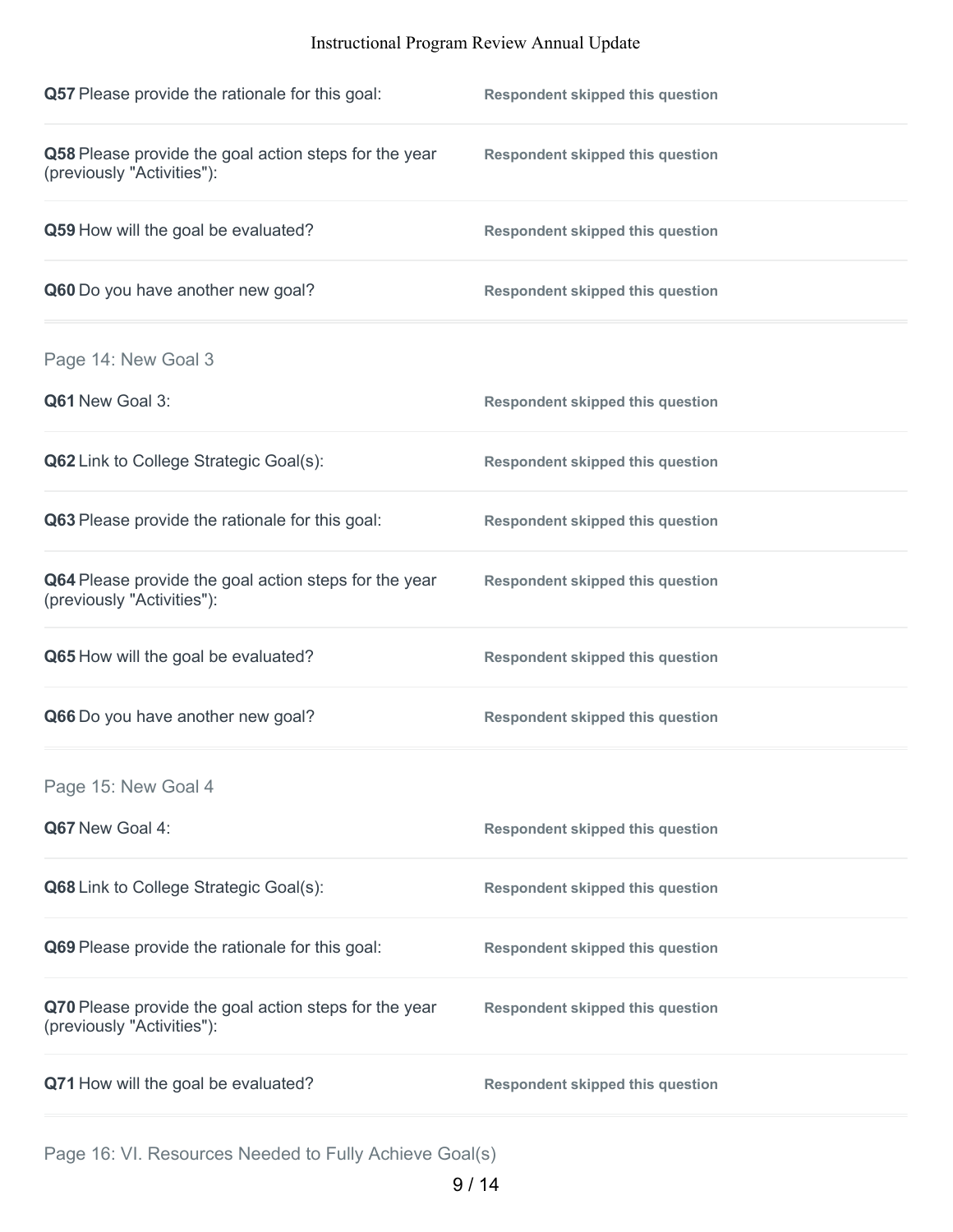| Q72 Is the program requesting resources this year to<br>achieve this goal?                                                                                                                                                                                                                                                                                                                                                     | <b>No</b>                               |
|--------------------------------------------------------------------------------------------------------------------------------------------------------------------------------------------------------------------------------------------------------------------------------------------------------------------------------------------------------------------------------------------------------------------------------|-----------------------------------------|
| Page 17: V. Faculty Resource Needs<br>Q73 Are you requesting one or more faculty positions to<br>achieve this goal?                                                                                                                                                                                                                                                                                                            | <b>Respondent skipped this question</b> |
| Page 18: Faculty Position Request(s)<br>Q74 Please remember to complete the Faculty Position<br>Request Form (accessible here, under Staffing Request<br>Information) for this position that you are requesting and<br>upload it using the button below. The Faculty Position<br>Request Form (In Word) can be located here (under<br>Staffing Request Information). Brief Description of the<br><b>Position Requested:</b>    | <b>Respondent skipped this question</b> |
| Q75 Faculty Position Request 1 - Related Program<br>Goal(s):                                                                                                                                                                                                                                                                                                                                                                   | <b>Respondent skipped this question</b> |
| Q76 Faculty Position Request Upload 1: Please upload<br>the completed faculty request form for the above position<br>using the button below. You can access the Word<br>version of the Faculty Position Request Form<br>here (under Staffing Request Information).                                                                                                                                                             | <b>Respondent skipped this question</b> |
| Q77 Faculty Position Request 2 (if applicable): Please<br>remember to complete the Faculty Position Request<br>Form (accessible here, under Staffing Request<br>Information) for this position that you are requesting and<br>upload it using the button below. The Faculty Position<br>Request Form (In Word) can be located here (under<br>Staffing Request Information). Brief Description of<br><b>Position Requested:</b> | <b>Respondent skipped this question</b> |
| Q78 Faculty Position Request 2 - Related Program<br>Goal(s):                                                                                                                                                                                                                                                                                                                                                                   | <b>Respondent skipped this question</b> |
| Q79 Faculty Position Request Upload 2: Please upload<br>the completed faculty request form for the above position<br>using the button below. You can access the Word<br>version of the Faculty Position Request Form here.                                                                                                                                                                                                     | <b>Respondent skipped this question</b> |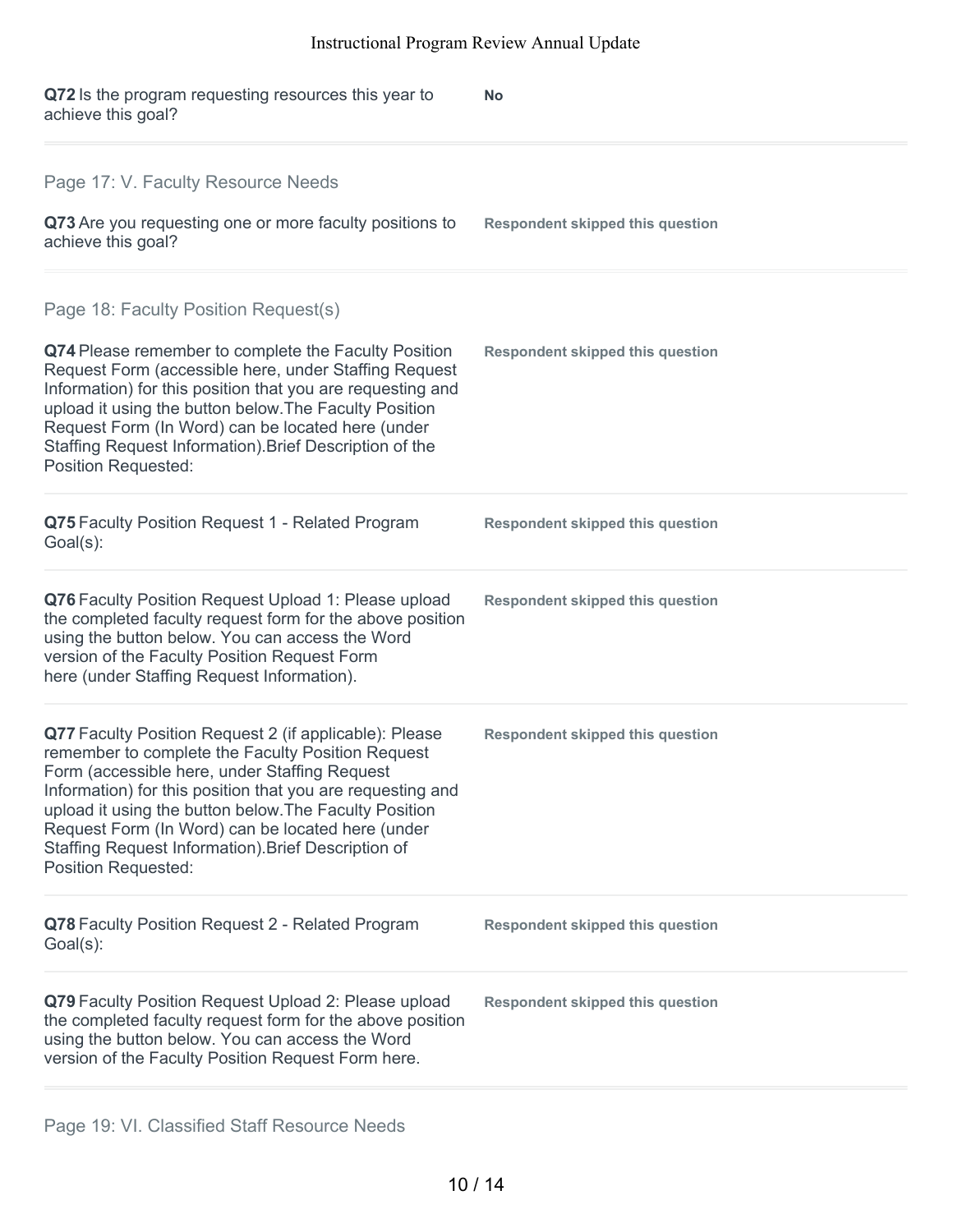**Q80** Are you requesting one or more classified positions to achieve this goal? **Respondent skipped this question**

| Page 20: Classified Staff Position Request(s)                                                                                                                                                                                                                                      |                                         |
|------------------------------------------------------------------------------------------------------------------------------------------------------------------------------------------------------------------------------------------------------------------------------------|-----------------------------------------|
| Q81 Classified Staff Position Request 1: Please<br>remember to complete the Classified Staff Position<br>Request Form (accessible here, under Staffing Request<br>Information) for this position you are<br>requesting. Brief Description of Position Requested:                   | <b>Respondent skipped this question</b> |
| Q82 Classified Staff Position 1 Related Program Goal(s):                                                                                                                                                                                                                           | <b>Respondent skipped this question</b> |
| Q83 Classified Staff Position 1 Request Upload: Please<br>upload a completed Classified Position Request Form<br>for this request using the button below. You can access<br>the Word version of the Classified Position Request<br>Form here.                                      | <b>Respondent skipped this question</b> |
| Q84 *** OPTIONAL*** Please use the button below to<br>upload the position classification description (obtained<br>from HR).                                                                                                                                                        | <b>Respondent skipped this question</b> |
| Q85 Classified Staff Position Request 2: Please<br>remember to complete the Classified Staff Position<br>Request Form (accessible here, under Staffing Request<br>Information) for each position you are requesting. Brief<br>Description of Position Requested:                   | <b>Respondent skipped this question</b> |
| Q86 Classified Staff Position 2 Related Program Goal(s):                                                                                                                                                                                                                           | <b>Respondent skipped this question</b> |
| Q87 Classified Staff Position Request 2 Upload: Please<br>upload a completed Classified Position Request Form<br>for this request using the button below. You can access<br>the Word version of the Classified Position Request<br>Form here (under Staffing Request Information). | <b>Respondent skipped this question</b> |
| Q88 *** OPTIONAL*** Please use the button below to<br>upload the position classification description (obtained<br>from HR).                                                                                                                                                        | <b>Respondent skipped this question</b> |

Page 21: VII. Technology Resource Needs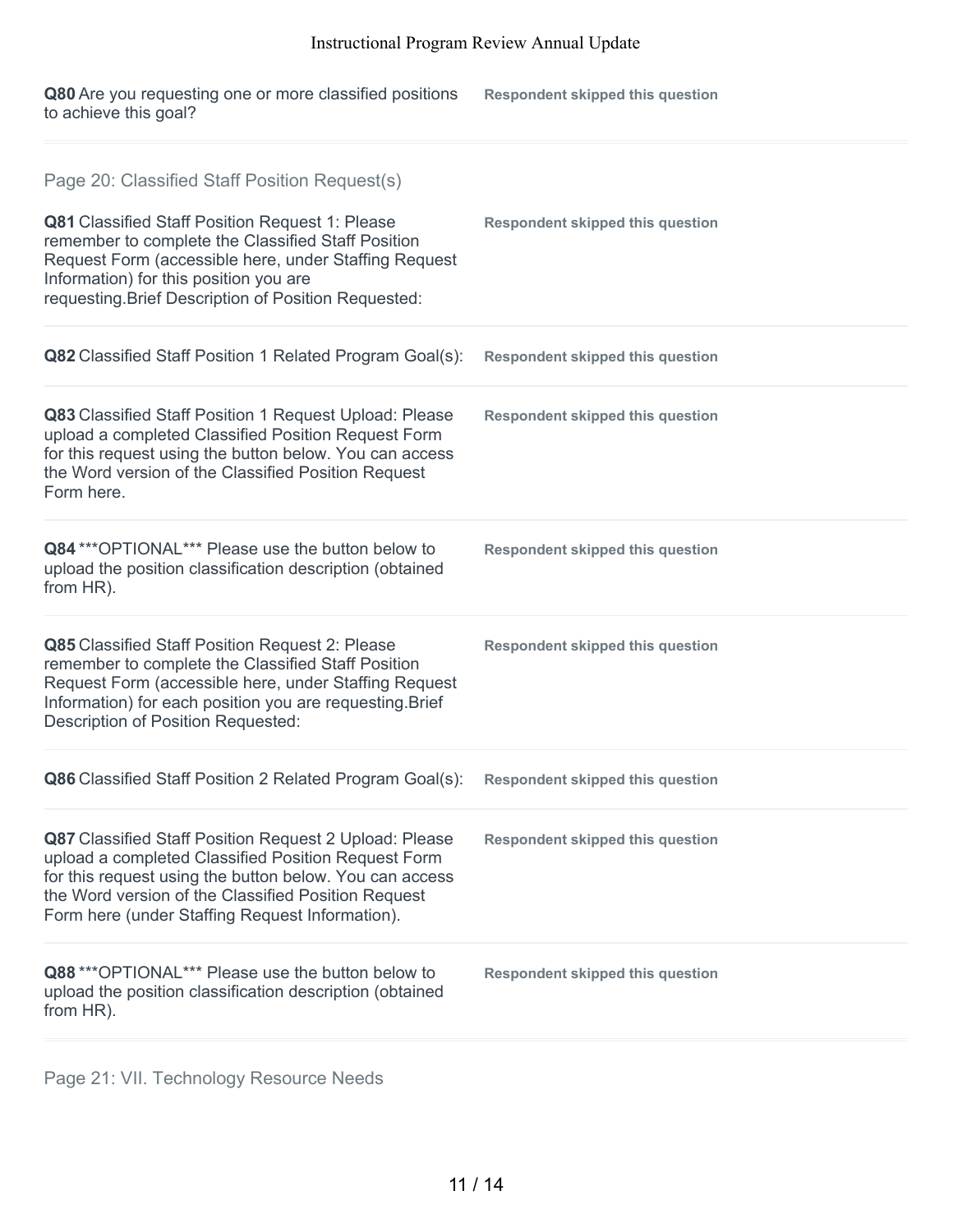**Q89** Are you requesting technology resources to achieve **Respondent skipped this question** this goal?

| Page 22: Technology Request(s)                                                                                                                                                                                                          |                                         |
|-----------------------------------------------------------------------------------------------------------------------------------------------------------------------------------------------------------------------------------------|-----------------------------------------|
| Q90 Technology Request 1: Please remember to<br>complete a Technology Request Form for each request<br>you are submitting. You can access the online<br>Technology Request Form here: Technology Request<br>Form                        | <b>Respondent skipped this question</b> |
| Q91 Technology Request 2: Please remember to<br>complete a Technology Request Form for each request<br>you are submitting. You can access the online<br>Technology Request Form here: Technology Request<br>Form                        | <b>Respondent skipped this question</b> |
| Page 23: VIII. Perkins and Strong Workforce Resource Needs                                                                                                                                                                              |                                         |
| Q92 Are you requesting Perkins and/or Strong<br>Workforce resources to achieve this goal?                                                                                                                                               | <b>Respondent skipped this question</b> |
| Page 24: Perkins Request and Strong Workforce<br>Q93 Perkins Request and Strong Workforce 1: Please<br>remember to complete the Perkins Request Form and<br>submit it via the annual Perkins/Strong Workforce<br>request process/cycle. | <b>Respondent skipped this question</b> |
| Q94 Perkins Request and Strong Workforce 2: Please<br>remember to complete the Perkins Request Form and<br>submit it via the annual Perkins/Strong Workforce<br>request process/cycle.                                                  | <b>Respondent skipped this question</b> |
| Page 25: IX. Supplies/Equipment Resource Needs                                                                                                                                                                                          |                                         |
| Q95 Are you requesting supplies and/or equipment<br>resources to achieve this goal?                                                                                                                                                     | <b>Respondent skipped this question</b> |
| Page 26: Supplies/Equipment Request(s)                                                                                                                                                                                                  |                                         |
| Q96 Supplies/Equipment Request 1: In the boxes below<br>please provide information on your request.<br>Supplies/Equipment requests will be considered on a<br>one-time funding basis.                                                   | <b>Respondent skipped this question</b> |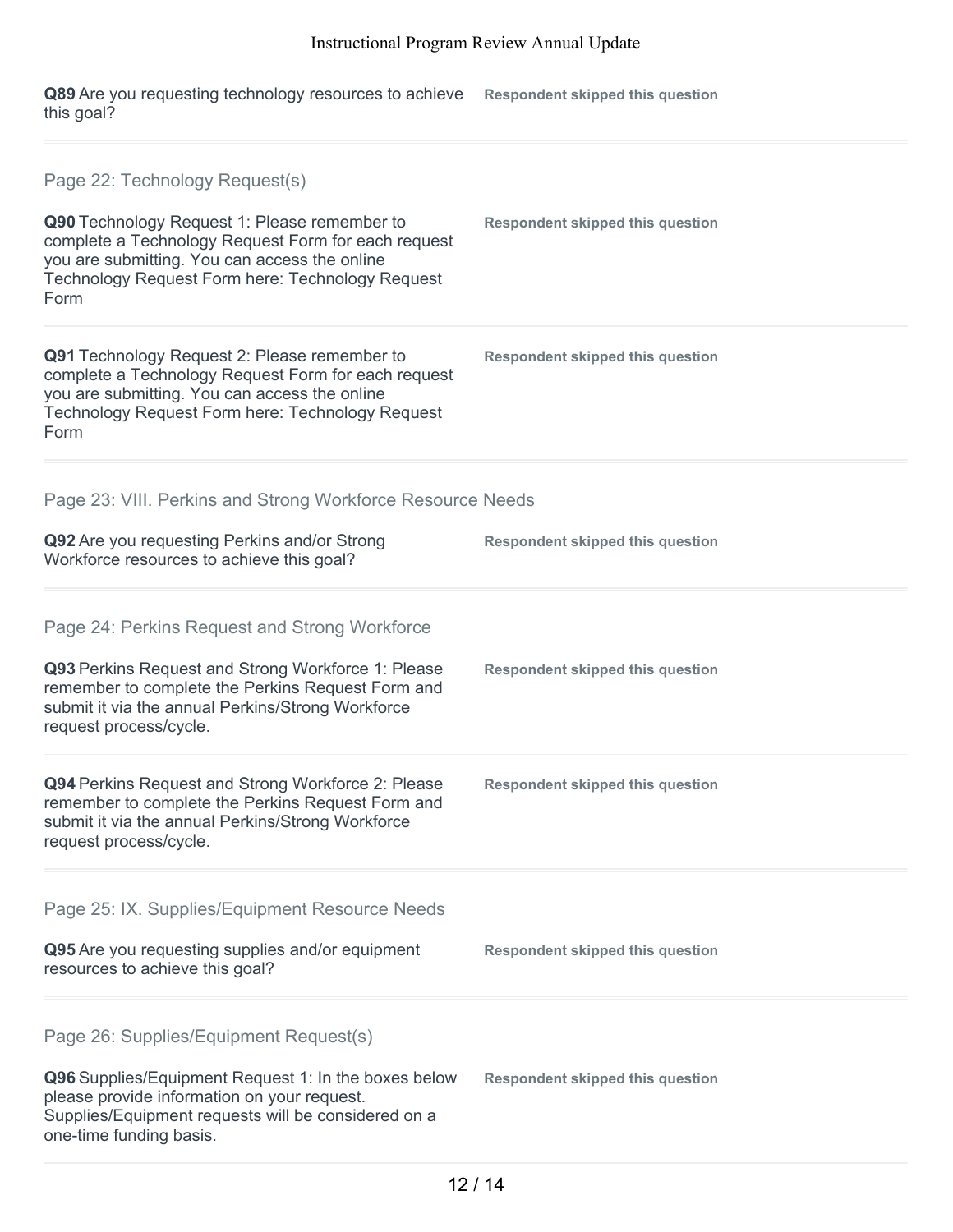| Q97 Supplies/Equipment Documentation 1: Please<br>upload any supplies/equipment quotes or additional<br>documentation for this request.                                                | <b>Respondent skipped this question</b> |
|----------------------------------------------------------------------------------------------------------------------------------------------------------------------------------------|-----------------------------------------|
| Q98 Supplies/Equipment Request 2: In the boxes below<br>please provide information on your request.<br>Supplies/Equipment requests will be considered on a<br>one-time funding basis.  | <b>Respondent skipped this question</b> |
| Q99 Supplies/Equipment Documentation 2 : Please<br>upload any supplies/equipment quotes or additional<br>documentation for this request.                                               | <b>Respondent skipped this question</b> |
| Page 27: X. Facilities Resource Needs                                                                                                                                                  |                                         |
| Q100 Are you requesting facilities resources to achieve<br>this goal?                                                                                                                  | <b>Respondent skipped this question</b> |
| Page 28: Facilities Request                                                                                                                                                            |                                         |
| Q101 Facilities Request 1: Please provide the<br>information below and remember to complete a Facilities<br>Request Form accessible here: Facilities Request Form                      | <b>Respondent skipped this question</b> |
| Q102 Facilities Request 2: Please provide the<br>information below and remember to complete a Facilities<br>Request Form, accessible here: Facilities Request Form                     | <b>Respondent skipped this question</b> |
| Page 29: XI. Professional Development Resource Needs                                                                                                                                   |                                         |
| Q103 Are you requesting professional development<br>resources to achieve this goal?                                                                                                    | <b>Respondent skipped this question</b> |
| Page 30: Professional Development Request                                                                                                                                              |                                         |
| Q104 Professional Development Request 1: Please<br>provide the information identified below and follow the<br>process for requesting professional development funds,<br>outlined here. | <b>Respondent skipped this question</b> |
| Q105 Professional Development Request 2: Please<br>provide the information identified below and follow the<br>process for requesting professional development funds,<br>outlined here. | <b>Respondent skipped this question</b> |